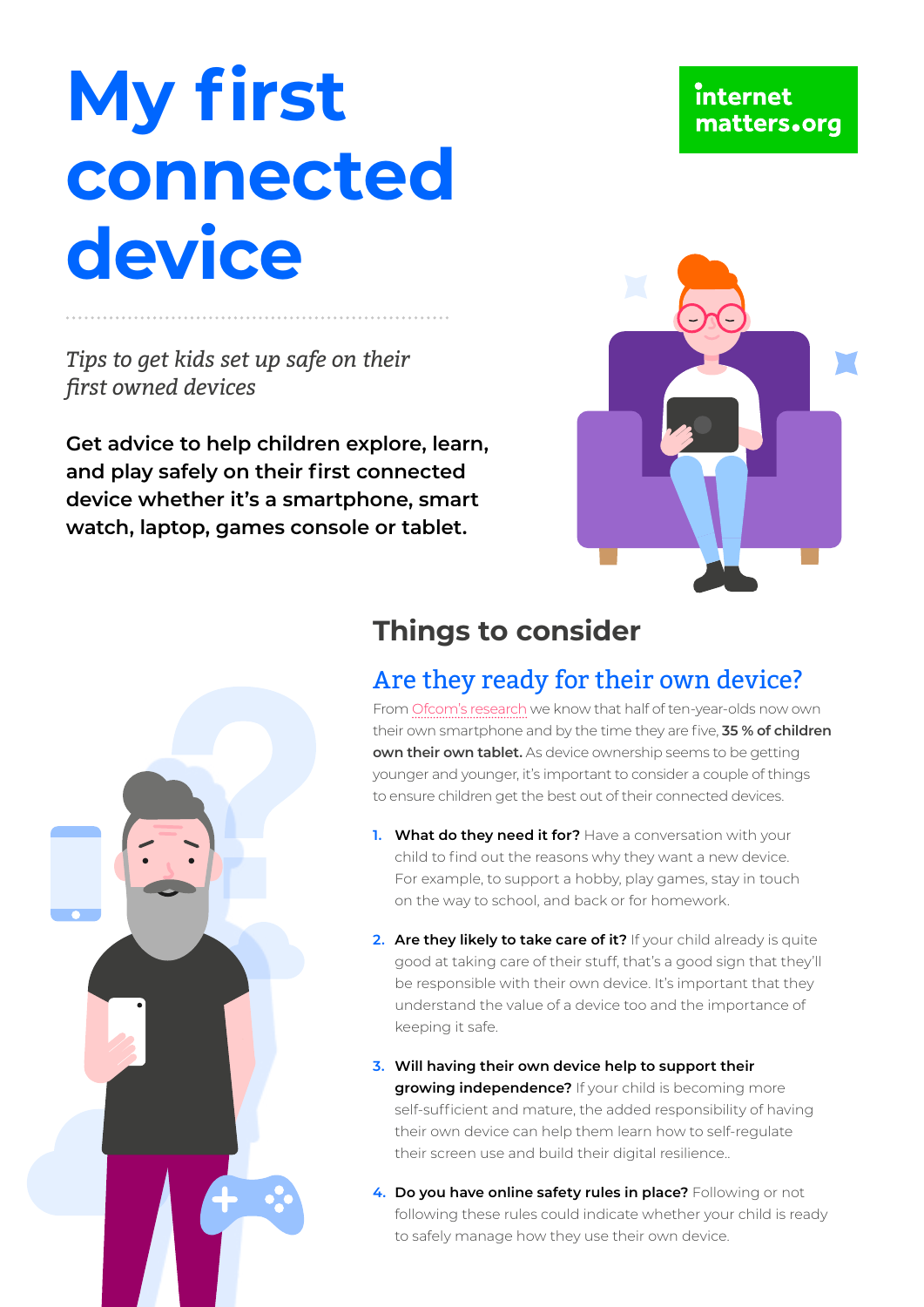**5. Do they make good decisions about how they spend their time online?** Having a good balance of media is key to ensuring children thrive online. If your child is watching, playing, or interacting on websites, apps or games that may put them at risk it's worth having more conversations with them about how to stay safe before handing over a device.

#### **6. Choosing the right device for children's needs.**

To ensure you choose a device that meets their needs, think about whether to go for a brand new device or a hand-me down device.

Giving them a hand-me down device is cost-effective however, many children are not fond of hand-me-downs particularly when it comes to smartphones. They may have pressure to have the latest model for fear of feeling 'left out' or bullied. If you do buy a new device, ensure you have [set parental controls](https://www.internetmatters.org/parental-controls/) prior to gifting your child. If you are going for a hand-me down device, it's important to factory reset the device and set parental controls to make it safer for them to use.

Once you've considered these questions, if you think they are ready, you may want to create a family digital agreement. This will ensure your child fully understands the responsibilities of owning a device and the possible online risks that come with it.



# **Getting started**

## Buying tips

## **If you have decided to go for a brand-new device for your child here are few things to consider:**

#### **Smartphone**

- Pay As You Go (PAYG) or contract? As you're likely to be the bill payer for your children, it's important to know that data for internet browsing often has limits and can cost extra if exceeded. PAYG is a pre-pay system and therefore ideal for children. Monthly contracts cost a regular amount but could incur further charges for going over allowances.
- **• Which phone to get?** Basic (non-smart) phones' batteries last much longer so they don't need charging every night. But if you want your child to access more features, then a smartphone is a better option. These are more expensive than a basic phone but provide much wider functionality.
- **• Will the phone be used from gaming and socialising?** Most of the latest smartphone will be able to run complex video games with online interactions. If your child is likely to be using their phone to access apps like Instagram, TikTok, Among Us, Roblox or Fortnite to play and interact with friends, it's worth checking out the best ways to set some restrictions to keep them safe from online risks on the device.

 **See our [mobile phone tech buying guide for more advice](https://www.internetmatters.org/resources/tech-guide/mobile-phones-for-children/)**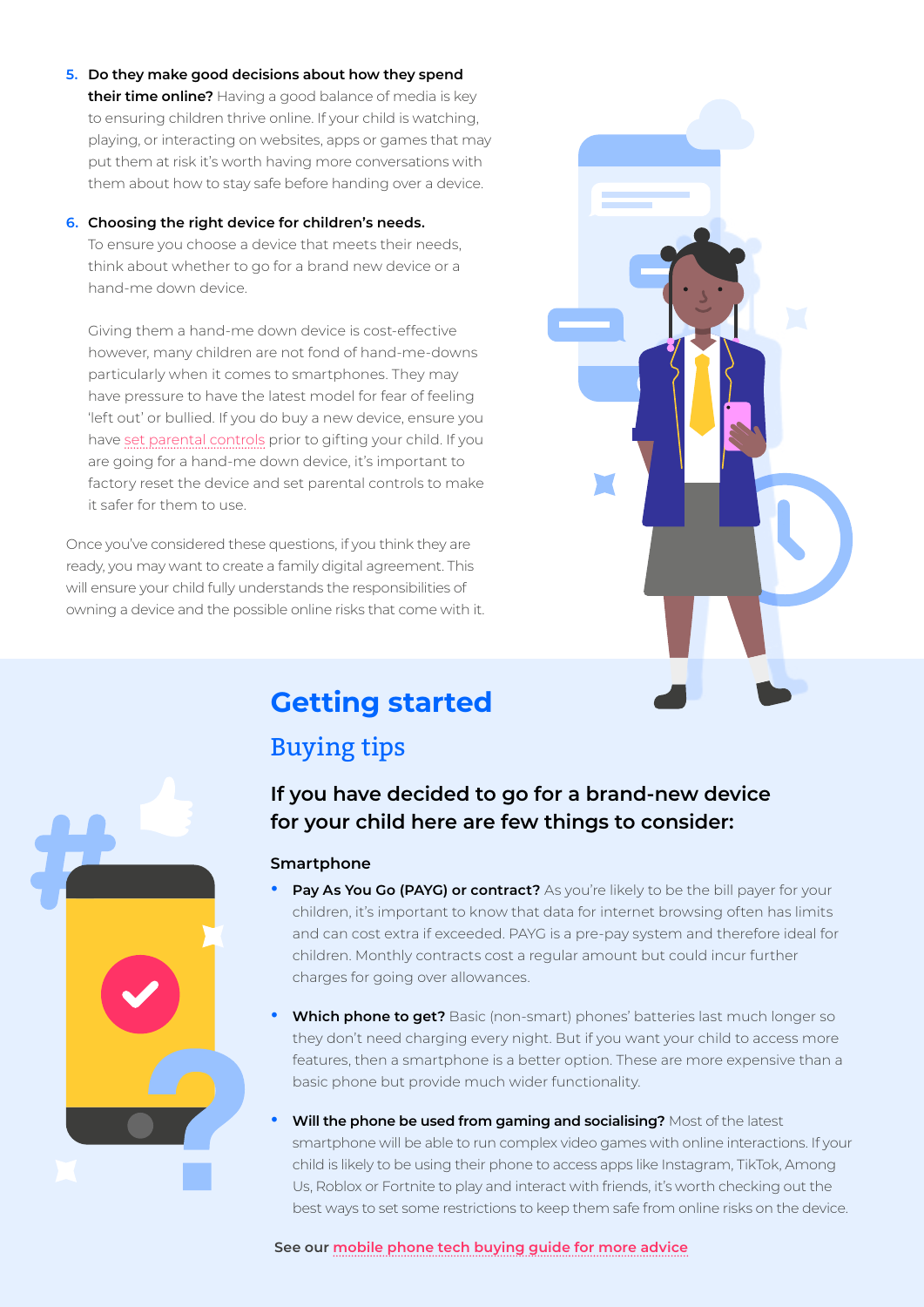#### **Laptop & tablets**

- **Should you buy a tablet or laptop?** What has your child asked for? This will practically answer your question. If they haven't stated, the easiest way to decide which to buy is to consider how they will be used.
- **Deciding on the brand.** The three most popular laptop brands are Apple, Windows, and Chrome - these prices can vary according to what you need the laptop to do. With tablets, the most common are from Apple or Amazon (Kindle). There are other less expensive options such as the Samsung Galaxy tablet.
- **• What about an eBook reader?** If you don't feel your child needs the connectivity offered by a tablet but would like to give them a tablet experience for reading and study, an eBook reader looks like a tablet but is technically different.

#### **[See our laptop & tablet tech buying guide](https://www.internetmatters.org/resources/tech-guide/laptops-tablets-for-children) for more advice**

#### **Gaming console**

- **• What games do they plan on playing?** Some can only be played on specific consoles so it's best to check with your child on this to help you choose the right console.
- **• What tech do you already have?** A lot of games can be played cross platform if they already have a tablet. It's worth trying out games on that system before buying a console.
- **• Think about starting with older consoles** If they are not fussed on having the latest games, starting out with older consoles can be a good cheaper option to get started.

**See our [gaming console tech buying guide f](https://www.internetmatters.org/resources/tech-guide/gaming-consoles-for-children/)or more advice** 





 $\blacksquare$ 



## **Setting up safely**

## Have you talked about the online risks?

Having access to their own devices can encourage children and young people to have more freedom to explore, interact and create. However, there are online risks your child should be aware of such as [online grooming](https://www.internetmatters.org/issues/online-grooming/), [cyberbullying,](https://www.internetmatters.org/issues/cyberbullying/) [inappropriate content](https://www.internetmatters.org/issues/inappropriate-content/), etc.

It's important to use in-built device controls to create a safer environment for them to explore. Review these settings regularly and ensure your children understand why these settings are helpful, so they don't try to bypass them because they are keen to see a particular type of content.

If you can, set up their device safely before giving it to them. Have a discussion about why you are limiting the time they can spend on certain apps/games, or why the device can't be used after a certain time in the evening etc. Involving your children in these discussions and decisions means that they are more likely to follow the rules provided.

[Check out our set up safely guide](https://www.internetmatters.org/resources/e-safety-checklist-getting-your-kids-tech-devices-set-up-safe/) for more information.